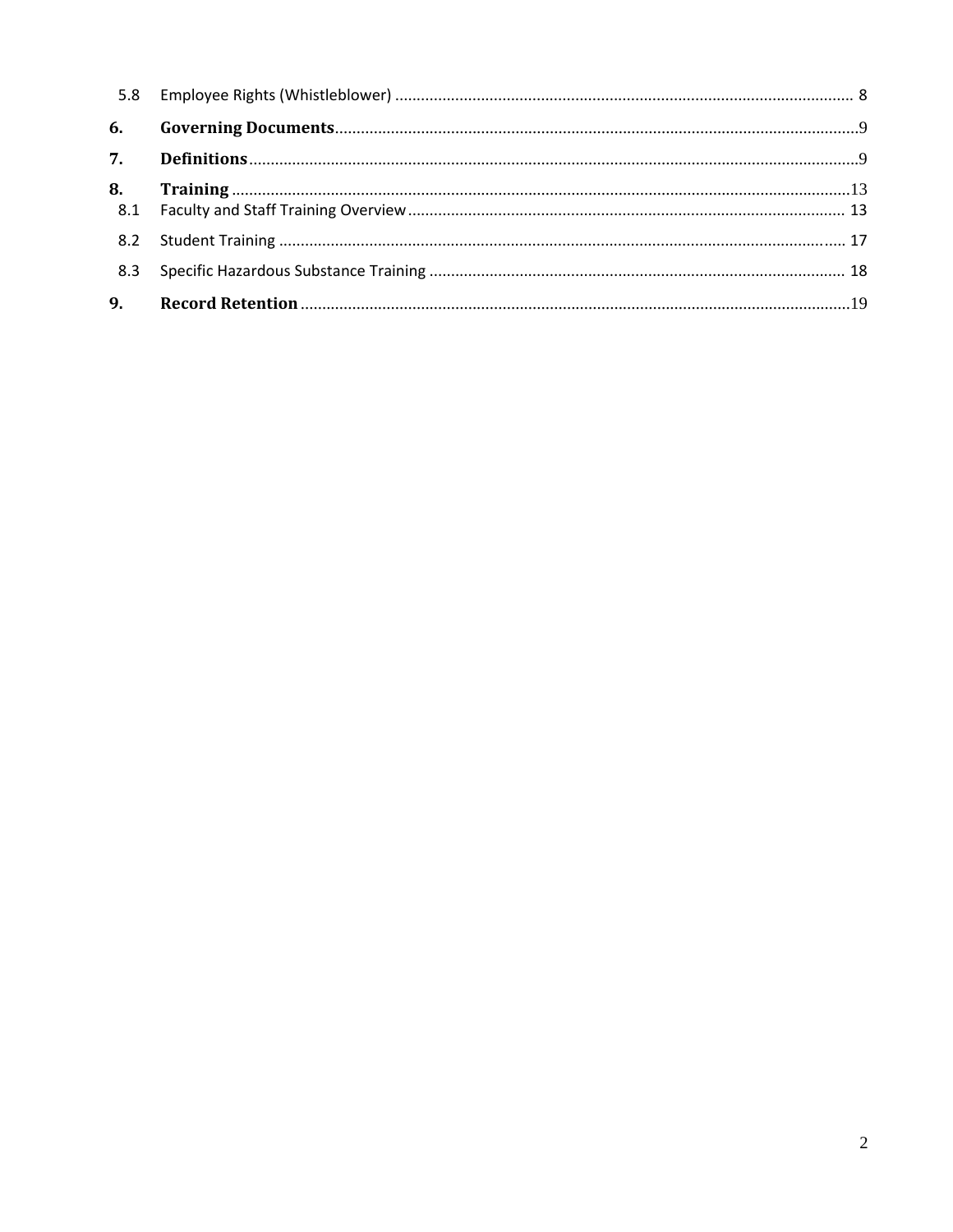# **1. Purpose**

The purpose of this written program is to advise and provide guidance on the employer/employee requirements of the Hazard Communication Standard (29 CFR 1910.1200), the Texas Hazard Communication Act (rules codified under 25 TAC 295), and the Texas A&M System Policy 24.01.01.

The requirements of the program are to:

- $\triangleright$  Identify roles regarding the university hazard communication program;
- $\triangleright$  Provide information on workplace chemical hazards;
- $\triangleright$  Provide training to employees and students regarding the use of chemical safety data sheets and chemical labels for hazard communication; and
- $\triangleright$  Address worker right to know and worker protections

# **2. Scope**

The WTAMU Hazard Communication (HazCom) Program assigns responsibilities and describes procedures for providing information regarding hazardous chemicals to persons who may be exposed to hazardous chemicals during normal employment activities, during reasonably expected emergency situations, or as a result of proximity to the use of hazardous chemicals. All university employees are required to complete hazard communication training.

# **3. Responsibilities**

#### 3.1 WTAMU AR‐EHS is responsible for:

- $\triangleright$  Identifying potentially hazardous conditions;
- $\triangleright$  Developing clear written instructions and guidelines to foster safe work environments and maintain compliance;
- $\triangleright$  Monitoring the HazCom program for effectiveness and compliance;
- $\triangleright$  Providing timely and effective training upon request;
- $\triangleright$  Assisting and advising departments in implementing safe work environments;
- $\triangleright$  Developing HazCom training;
- $\triangleright$  Making general HazCom training available and maintaining completion records of such training;
- $\triangleright$  Administering the HazCom Program for WTAMU departments;
- $\triangleright$  Developing and maintaining the master workplace chemical list;
- $\triangleright$  Reviewing and updating the master workplace chemical list as needed, but not less than annually;
- $\triangleright$  Keeping the workplace chemical list for no less than 30 years;
- $\triangleright$  Maintaining the master copy of this written hazard communication program; and
- Providing reports to Texas Department of State Health Services (TxDSHS), local emergency planning committees (LEPC), and local emergency responders, as required.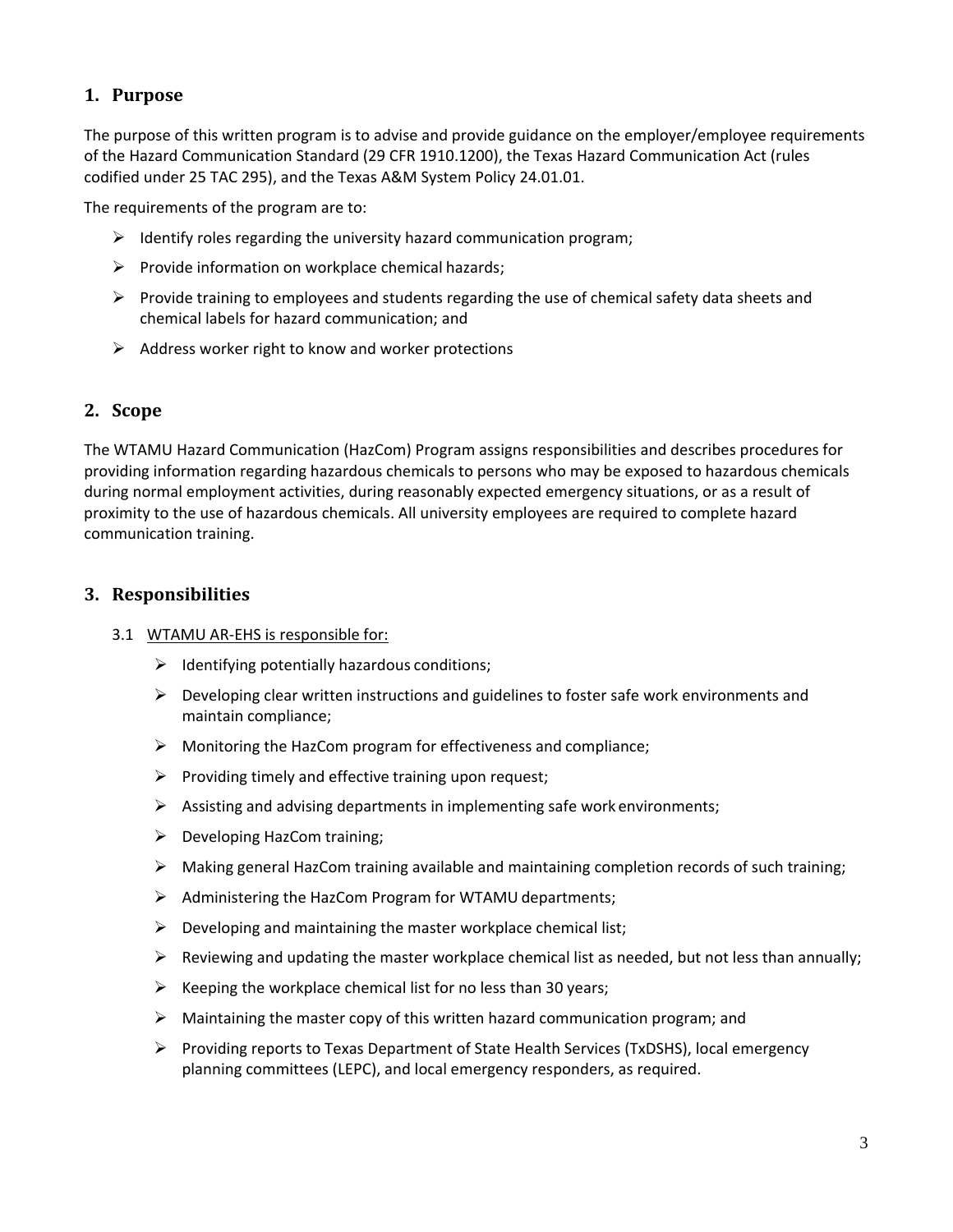# 3.2 WTAMU Departments are responsible for:

- $\triangleright$  Establishing and maintaining a culture of safety within the department;
- $\triangleright$  Responding to safety audits;
- $\triangleright$  Overseeing departmental compliance with applicable rules and regulations;
- $\triangleright$  Complying with the HazCom Program; and
- $\triangleright$  Developing workplace and chemical specific procedures to implement the HazCom Program;

#### 3.3 Supervisors are responsible for:

- $\triangleright$  Identifying employees affected by this HazCom program;
- $\triangleright$  Providing training and information regarding the HazCom program;
- $\triangleright$  Forwarding copies of safety training records to AR-EHS, as needed;
- $\triangleright$  Monitoring and ensuring compliance with applicable programs and procedures;
- $\triangleright$  Complying with workplace specific HazCom procedures and the WTAMU HazCom Program;
- $\triangleright$  Reviewing incoming SDS for new and significant health and safety information and passing such information to affected employees;
- $\triangleright$  Replacing old or outdated SDS immediately upon receipt of new SDS;
- $\triangleright$  Ensuring chemical(s) in their work areas have a corresponding SDS and ensuring no chemical use will take place within their work areas without a corresponding SDS available;
- $\triangleright$  Providing SDS to emergency responders as soon as practical; and
- $\triangleright$  Providing the necessary labeling information and, if needed, labels required to comply with the WTAMU HazCom program and WTAMU Hazardous Materials Handling, Segregation, and Labeling Procedure 24.01.01.W1.03AR.

#### 3.4 Employees, visitors, and students are responsible for:

- $\triangleright$  Complying with workplace specific HazCom procedures and the WTAMU HazCom Program;
- $\triangleright$  Completing assigned HazCom training;
- $\triangleright$  Completing additional hazard communication training as needed (chemical or job specific);
- $\triangleright$  Reviewing information provided on the SDS and chemical labels prior to use of chemical;
- $\triangleright$  Knowing the location of SDS binders and who to notify during an emergency situation or chemical spill;
- $\triangleright$  Labeling all chemicals used or stored in the work area;
- $\triangleright$  Informing supervisors of any chemicals not having an associated SDS available or having an outdated SDS; and
- $\triangleright$  Carrying out all required procedures as outlined in the trainings provided.

# **4. Application**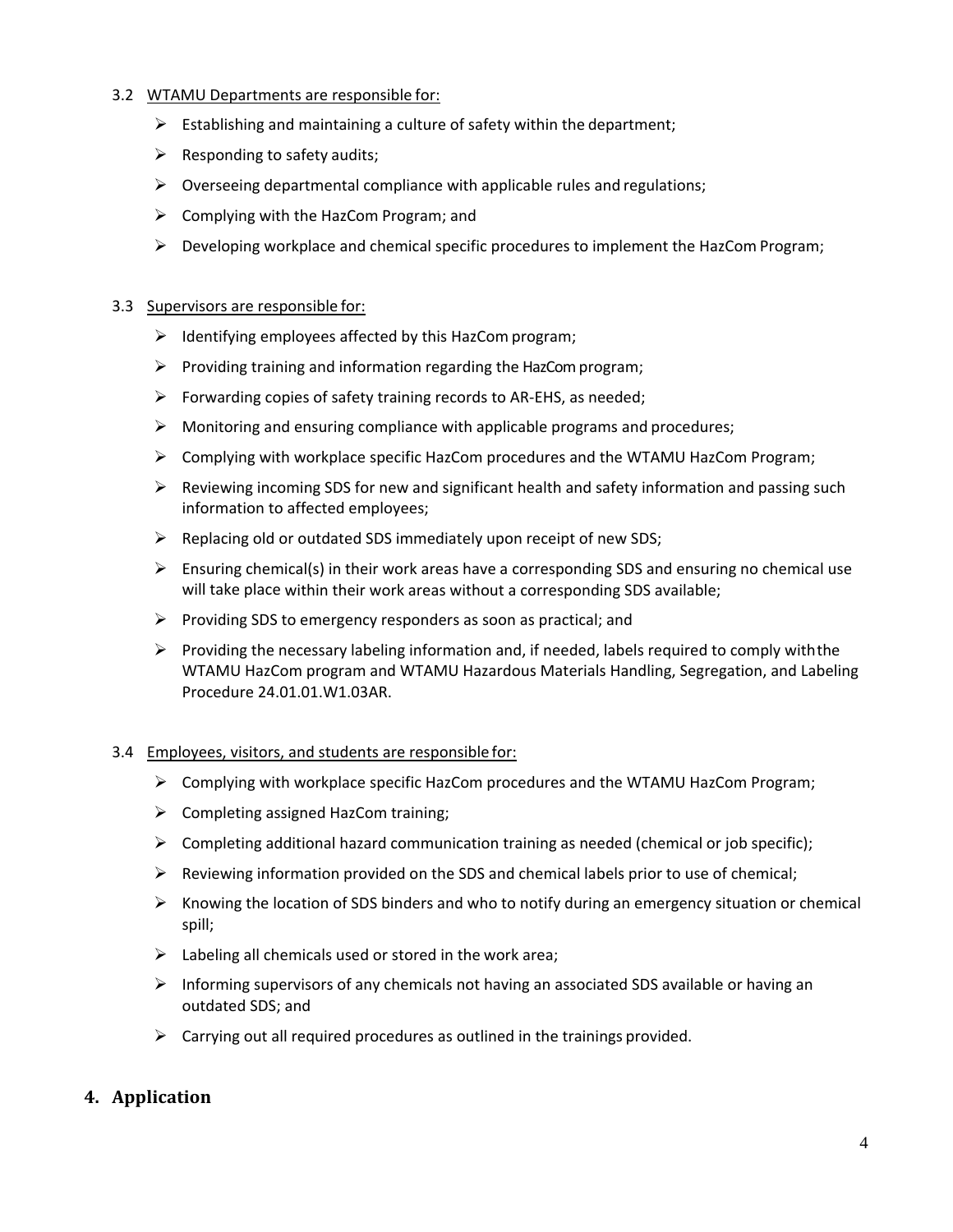This program applies to all work operations at WTAMU where personnel may be exposed to hazardous chemical(s) under normal working conditions or during reasonably anticipated emergency situations. Copies of the program may be obtained from AR‐EHS upon request. Departments are able to access this HazCom Program at all times by going to the AR‐EHS SOP webpage.

Under this program, employees will be informed of their requirements under the HazCom standard(s), the hazardous properties of chemicals with which they work, safe handling procedures, and measures to take to protect themselves and others from these chemicals. Faculty, staff, and students will also be able to identify hazards associated with non‐routine tasks and in different work areas through interpretation of labels, available SDS, and door signs and warnings.

Students are not WTAMU employees; however, students who work with hazardous chemicals in university facilities are subject to this HazCom Program.

WTAMU visitors and guests may be subject to the WTAMU HazCom Program. Safety Data Sheets (SDS) will be made available upon request.

# **5. Program Description**

The WTAMU HazCom Program includes the following elements:

# 5.1 Safe Work Procedures

AR‐EHS is responsible for developing general HazCom training and maintaining records of training completion. General HazCom training is required for all WTAMU employees upon hire with a periodic refresher (not to exceed 3 years). Students conducting academic work with courses identified as working with hazardous materials or dangerous environments are required to complete student laboratory safety training at least once per academic year. General HazCom training is a component of the student laboratory safety trainings offered at WTAMU.

Each department is responsible for ensuring departmental employees are aware of the WTAMU HazCom Program and for proving specialized training, as needed or upon request. Specialized training should focus on available engineering controls, administrative procedures, and selection and use of personal protective equipment (PPE). Departments are responsible for providing engineering controls and appropriate PPE for safe use of chemical(s) by departmental employees.

Each supervisor is responsible for developing written procedures for use of chemical in their assigned work areas. These procedures can be developed for each chemical or can be written to address groups of chemicals. Any chemical use within the supervisor's assigned work areas must be authorized by the supervisor prior to initiation of work with chemicals. Supervisors may only authorize work with chemicals after ensuring chemical users are trained regarding use of labels and SDS, safe practices, exposure indicators, first aid, and use of engineering controls and PPE.

**NOTE**: In classroom situations, students may be exposed to hazardous chemicals. In the event PPE is required, the supervisor can order PPE supplies through the WTAMU bookstore (like ordering textbooks). Supplies may include items such as goggles, dust masks, gloves, and aprons*.* Departments have the responsibility of ensuring appropriate PPE is required for coursework and research, and may elect to provide various components of PPE for student use. Departments which do not provide PPE for student use must still ensure appropriate PPE is required as necessary.

All chemical users must read and understand chemical SDS information and adhere to safe work practices and procedures. Any deviation from an established safe work practice or procedure must be authorized by the supervisor prior to initiation of work which would lead to the deviation.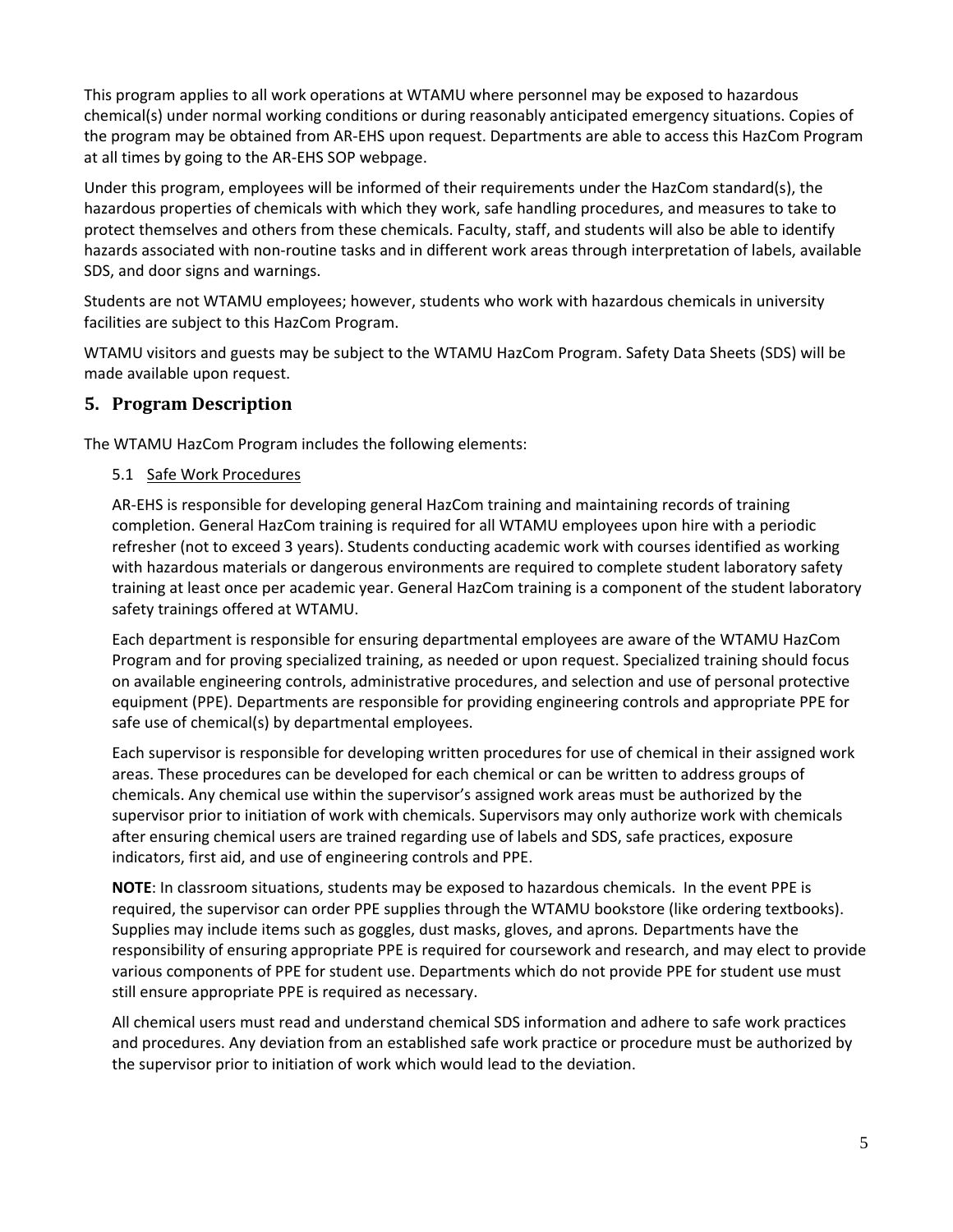# 5.2 Safety Data Sheets (SDS), formally known as Material Safety Data Sheets(MSDS)

The SDS is used to relay information about the chemical from the manufacturer or distributor to the user. Information such as chemical name, mixture identification, known hazards, personal protective equipment (PPE), and spill clean‐up requirements are found on the SDS.

The supervisor of each work area will ensure the work site has current SDS for hazardous chemicals in that area.

A SDS must be available to prior to initiation of work with hazardous chemicals. Chemical users should review the SDS prior to working with any chemical. Employees must obey the cautions listed on the SDS and utilize the personal protective equipment (PPE) required to safely handle the chemical. Users are responsible for keeping a current SDS on file. Contact AR‐EHS at 651.2730 or 651.4261 if assistance is needed to obtain a SDS.

#### A copy of all SDS shall be kept in the G Drive master SDS folder. AR-EHS maintains the master files.

Both the OSHA Hazard Communication Standard (HCS) and the Texas Hazard Communication Act require chemical manufacturers, distributors, or importers to provide SDS to communicate the hazards of hazardous chemical products. As of June 1, 2015, SDS information is arranged uniformly regardless of chemical manufacturer, distributor, or importer. The format is as follows:

**Section 1, Identification** includes product identifier; manufacturer or distributor name, address, phone number; emergency phone number; recommended use; and restrictions on use.

**Section 2, Hazard(s) identification** includes all hazards regarding the chemical and required label elements.

**Section 3, Composition/information on ingredients** includes information on chemical ingredients and trade secret claims.

**Section 4, First‐aid measures** includes important symptoms and effects, such as acute or delayed, and required treatment.

**Section 5, Fire‐fighting measures** lists suitable extinguishing techniques, media, and equipment. Also addresses chemical hazards from fire.

**Section 6, Accidental release measures** lists emergency procedures, protective equipment, and proper methods of containment and cleanup.

**Section 7, Handling and storage** lists precautions for safe handling and storage, including incompatibilities.

**Section 8, Exposure controls and personal protection** lists OSHA's Permissible Exposure Limits (PELs), ACGIH Threshold Limit Values (TLVs), and any other exposure limit used or recommended by the chemical manufacturer, importer, or employer preparing the SDS where available as well as appropriate engineering controls, and PPE.

**Section 9, Physical and chemical properties** lists the chemical's characteristics.

**Section 10, Stability and reactivity** lists chemical stability and possibility of hazardous reactions.

**Section 11, Toxicological information** includes routes of exposure, related symptoms, acute and chronic effects, and numerical measures of toxicity.

**Section 12, Ecological information (non‐mandatory)** includes information to evaluate the impact if the chemical were released to the environment.

**Section 13, Disposal considerations (non‐mandatory)** includes known information regarding waste classifications and disposal options (always check with AR‐EHS regarding waste disposal).

**Section 14, Transport information (non‐mandatory)** provides guidance on classification information for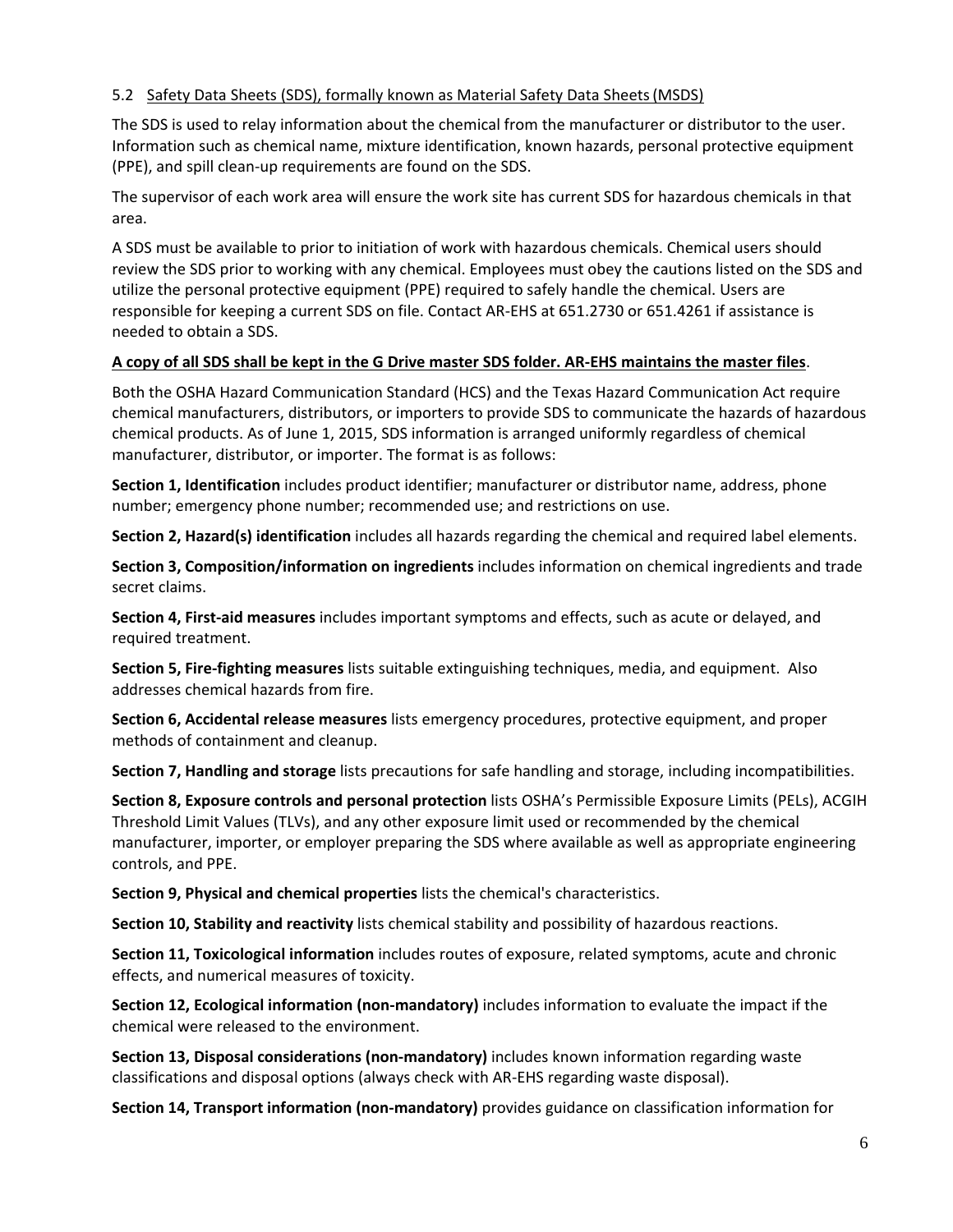shipping and transport of the chemical via air, rail, road, and sea.

**Section 15, Regulatory information (non‐mandatory)** identifies safety, health, and environmental regulations not previously indicated on the SDS.

**Section 16, Other information** includes the date of preparation or last revision of the current SDS. Also provides other useful information not already addressed on the SDS.

# **PLEASE DO NOT WRITE ON OR OTHERWISE ALTER AN ORIGINAL SDS.** Contact AR‐EHS for replacements, if needed.

# 5.3 Labels and Other Forms of Warning

AR‐EHS verifies all primary chemical containers are properly labeled upon receiving at WTAMU. The chemicals are entered into a chemical inventory database and delivered to the work area where the chemical will be used. AR‐EHS will also scan the associated SDS into the master file and provide a copy of the SDS with the chemical. Chemical users must ensure all hazardous chemicals are properly labeled and that unused chemical is either returned to the correct container or is managed in a correctly labeled secondary container.

Chemicals kept in a secondary container which is intended for **immediate** use in the work area do not require a label on the secondary container (a label is recommended but not required – even something temporary such as a piece of tape, label tape, or label and string). However, the secondary container **must be** labeled if it is left unattended for any length of time, or if the person who transferred the material from the primary container leaves the immediate area where the secondary container resides. Follow the requirements of WTAMU Hazardous Material Labeling, Handling, and Segregation Procedure 24.01.01.W1.03AR regarding labeling of secondary containers.

All storage of a chemicals requires container labels which comply with WTAMU Hazardous Material Labeling, Handling, and Segregation Procedure 24.01.01.W1.03AR.

NOTE: It is advised that a label be prepared stating specifically what chemicals are being used in the work area and placed in a conspicuous spot on the work surface. This label is to contain, for each chemical being used, the information required on a WTAMU hazard-warning label. Refer to AR-EHS for help if there are any *questions.*

#### 5.4 Non‐Routine Tasks

In the event a WTAMU employee is required to perform a non-routine task that has the potential to expose the employee to hazardous chemical(s), specialized training will be conducted to inform the WTAMU employee of the hazardous chemicals to which exposure may occur. The supervisor, AR‐EHS, or a qualified consultant will explain proper precautions and safe work practices needed to reduce or avoid exposure. Contact AR‐EHS for more information regarding training for non‐routine tasks.

#### 5.5 Training

Everyone who works with, or has the potential for exposure to, hazardous chemicals must receive initial training regarding safe use of hazardous materials. Additional training may be provided by departments or a supervisor or supervisor's designee, and is in addition to the general hazard communication training required by all employees.

Whenever a new hazard is introduced, additional training must be provided for that chemical.

Supervisors must supply training to their subordinates regarding specific hazards and the appropriate protective measures. They must be able to answer any questions and will provide regular monitoring to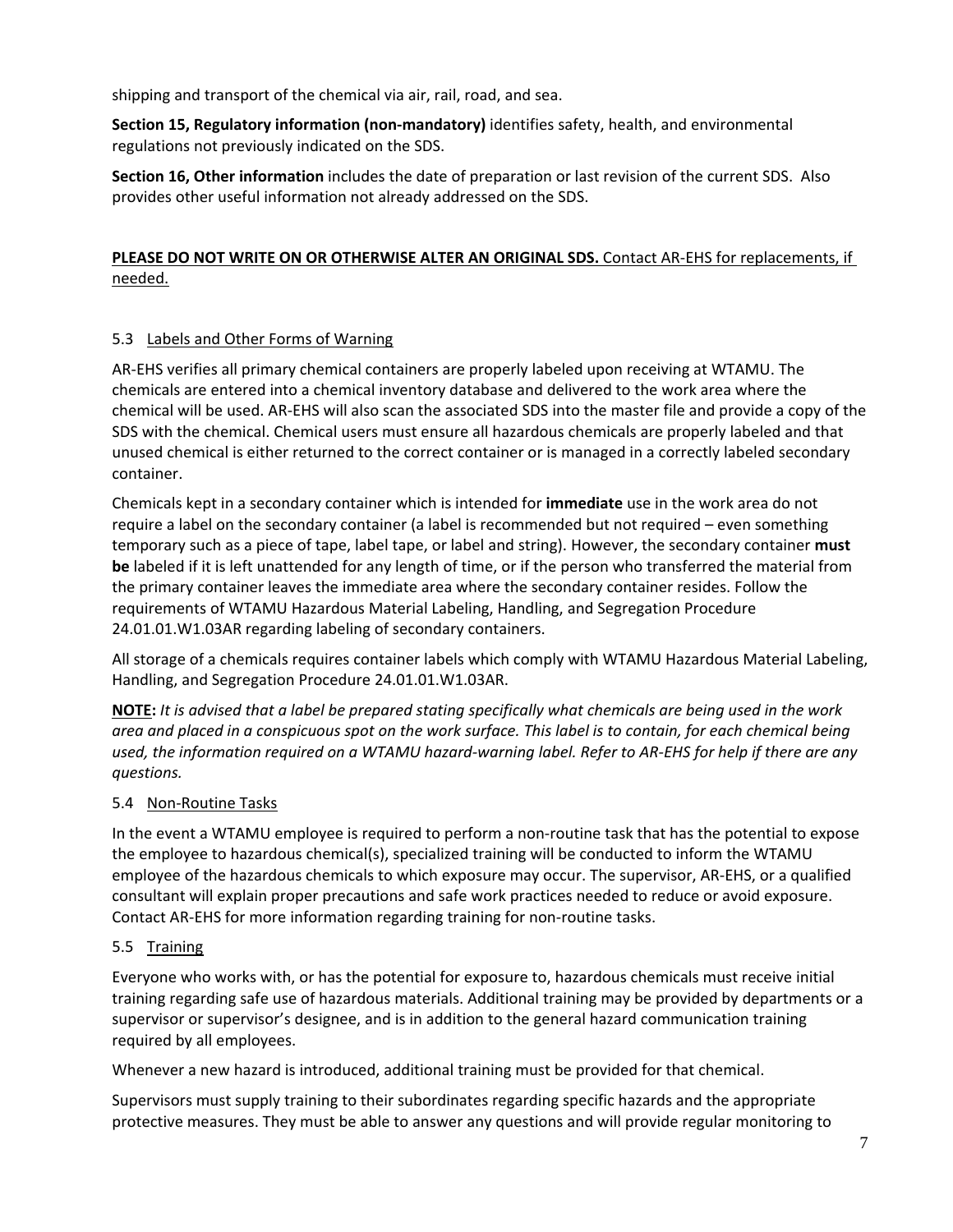insure safe work practices.

Faculty are considered professionals in the use of chemical within their area of expertise. Faculty receive the basic HazCom training and are encouraged to work with AR‐EHS to develop work and chemical specific safety protocols and training. It is expected that faculty will keep up to date with the chemical use within their own field. AR‐EHS verifies safe work practices via announced and unannounced inspections.

Chemical training will emphasize these items:

- $\triangleright$  Summary of work specific procedures;
- $\triangleright$  Summary of WTAMU HazCom program;
- $\triangleright$  Chemical and physical properties of hazardous materials and methods that can be used to detect the presence or release of chemicals;
- $\triangleright$  Physical hazards of chemicals (e.g., potential for fire, explosion, etc.);
- $\triangleright$  Health hazards, including signs and symptoms of illness associated with exposure to chemicals;
- $\triangleright$  Medical condition(s) aggravated by exposure to the chemical;
- $\triangleright$  Hazard reduction or elimination methods;
- $\triangleright$  Emergency procedures;
- $\triangleright$  Location of SDS and how to interpret the information;
- $\triangleright$  How to interpret WTAMU Hazardous Materials Label information; and
- $\triangleright$  Sources of additional information.

All related training should be documented with employee name, Buff Gold Card or other ID card number (visitors), and date. Training documentation must be kept on file by the supervisor. Supervisors may provide training records to AR‐EHS for file management. If requested by the supervisor or faculty, AR‐EHS will coordinate training sessions.

Outlines containing the recommended WTAMU training curriculum for faculty and staff are detailed in Section 8 of this document. Training for students and visitors is included in Section 8.2 of this document.

#### **Contact AR‐EHS for more information on training**.

#### 5.6 Reporting

AR‐EHS is responsible for making notifications to Texas Department of State Health Services of any employee accident involving a hazardous chemical exposure or asphyxiation, and that is fatal to one or more employees or results in the hospitalization of five or more employees. Departments and supervisors are required to notify AR‐EHS immediately upon discovery of hazardous situations.

#### 5.7 Notice to Employees

AR‐EHS will post and maintain the current version of the Notice to Employees regarding Worker Right to Know.

#### 5.8 Employee Rights (Whistleblower)

WTAMU will not discipline, harass, or discriminate against any employee for filing complaints, assisting regulatory inspectors, participating in proceedings related to the Texas Hazard Communication Act, or exercising any rights under the Texas Hazard Communication Act. These rights cannot be waived and such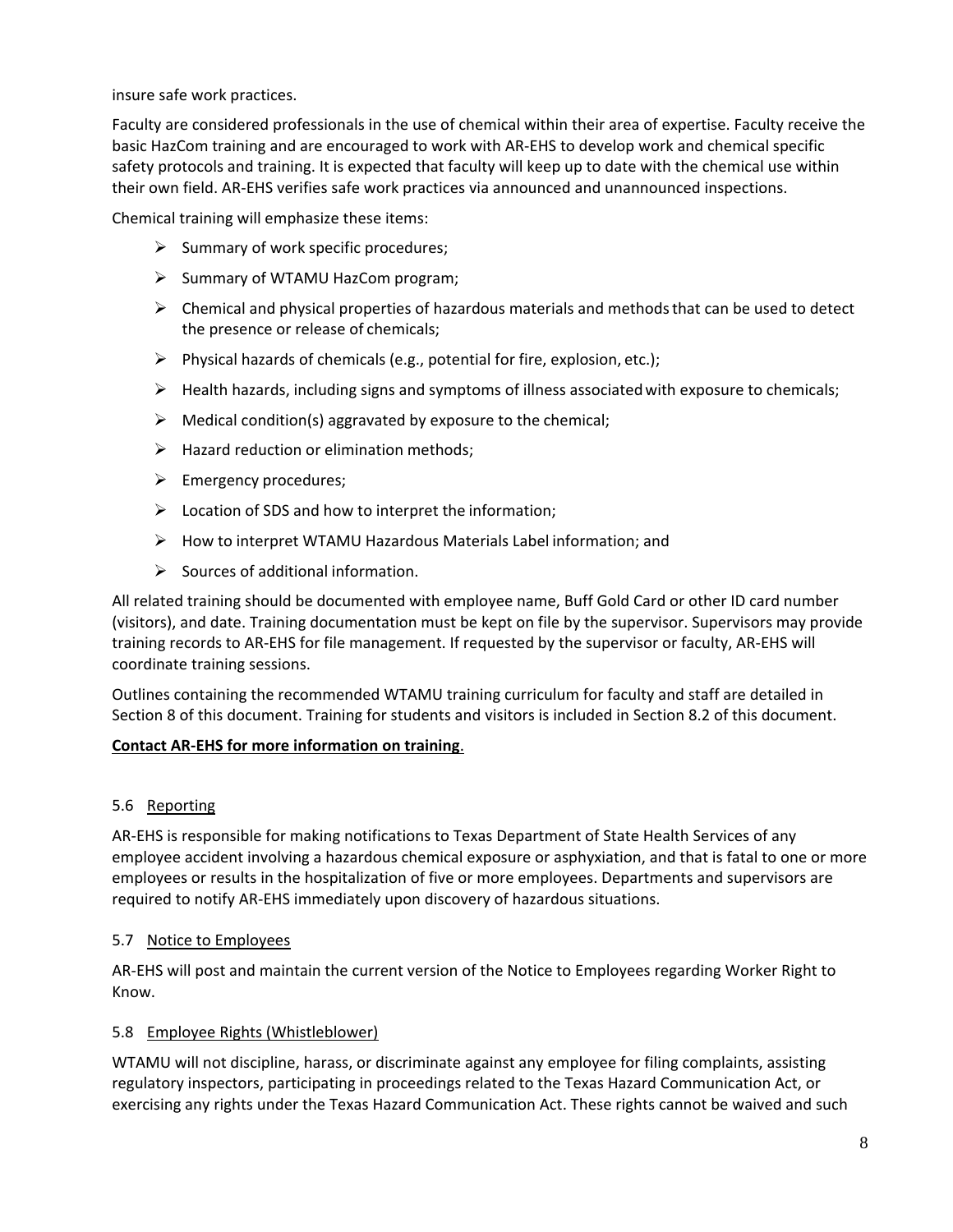requests are in violation of the Texas Hazard Communication Act.

# **6. Governing Documents**

- > Texas A&M System Policy 24.01
- Texas Hazard Communication Act
- Public Employer Community Right‐to‐Know Act
- $\triangleright$  Texas Department of Health
- Texas Administrative Code, Title 25, Chapter 295
- Code of Federal Regulation, Title 29, Section 1910.1200
- $\triangleright$  Food and Drug Act
- $\triangleright$  Federal Alcohol Administration Act
- $\triangleright$  Federal Insecticide, Fungicide, and Rodenticide Act
- $\triangleright$  Federal Resource Conservation and Recovery Act

# **7. Definitions**

*Acute:* An adverse effect on the human body with symptoms of high severity coming quickly to a crisis.

*Asphyxiant:* A gas or vapor, which can take up space in the air and reduce the concentration of oxygen available in the body. Examples include acetylene, methane, and carbon dioxide. Asphyxiants are of special concern in confined spaces.

*Boiling Point:* Temperature at which a liquid changes to a vapor state at a given pressure (usually sea level pressure = 760 mmHg). Mixtures may have a boiling range. Flammable materials with low boiling points usually present special fire hazards.

*"C" or Ceiling:* The maximum allowable human exposure limit for an airborne substance; not to be exceeded even momentarily. Examples: hydrogen chloride, chlorine, nitrogen dioxide, and some isocyanates have ceiling standards.

**Carcinogen***:* A substance that causes cancer.

*CC (Cubic Centimeter)*: a volume measurement in the metric system equal in capacity to one milliliter (ml).

*Ceiling Limit:* The maximum amount of a toxic substance allowed in workroom air at any time during the day.

*Chronic Effect:* An adverse effect on a human or animal body with symptoms that develop slowly or over a long period of time or which recur frequently. The harmful effects resulting from asbestos and silica are considered "chronic effects."

*Chronic Toxicity:* Adverse (chronic) effects resulting from repeated doses of or exposures to a substance over a relatively prolonged period of time. Ordinarily used to denote effects in experimental animals

*Combustible Liquid:* Any liquid having a flash point at or above 100°F (37.8°C), but below 200°F (93.3°C), except any mixture having components with flash points of 200°F (93.3°C) or higher, the total volume of which make up 99 percent or more of the total volume of the mixture.

*Common Name:* Any designation or identification such as code name, code number, trade name, brand name, or generic name used to identify a chemical other than by its chemical name.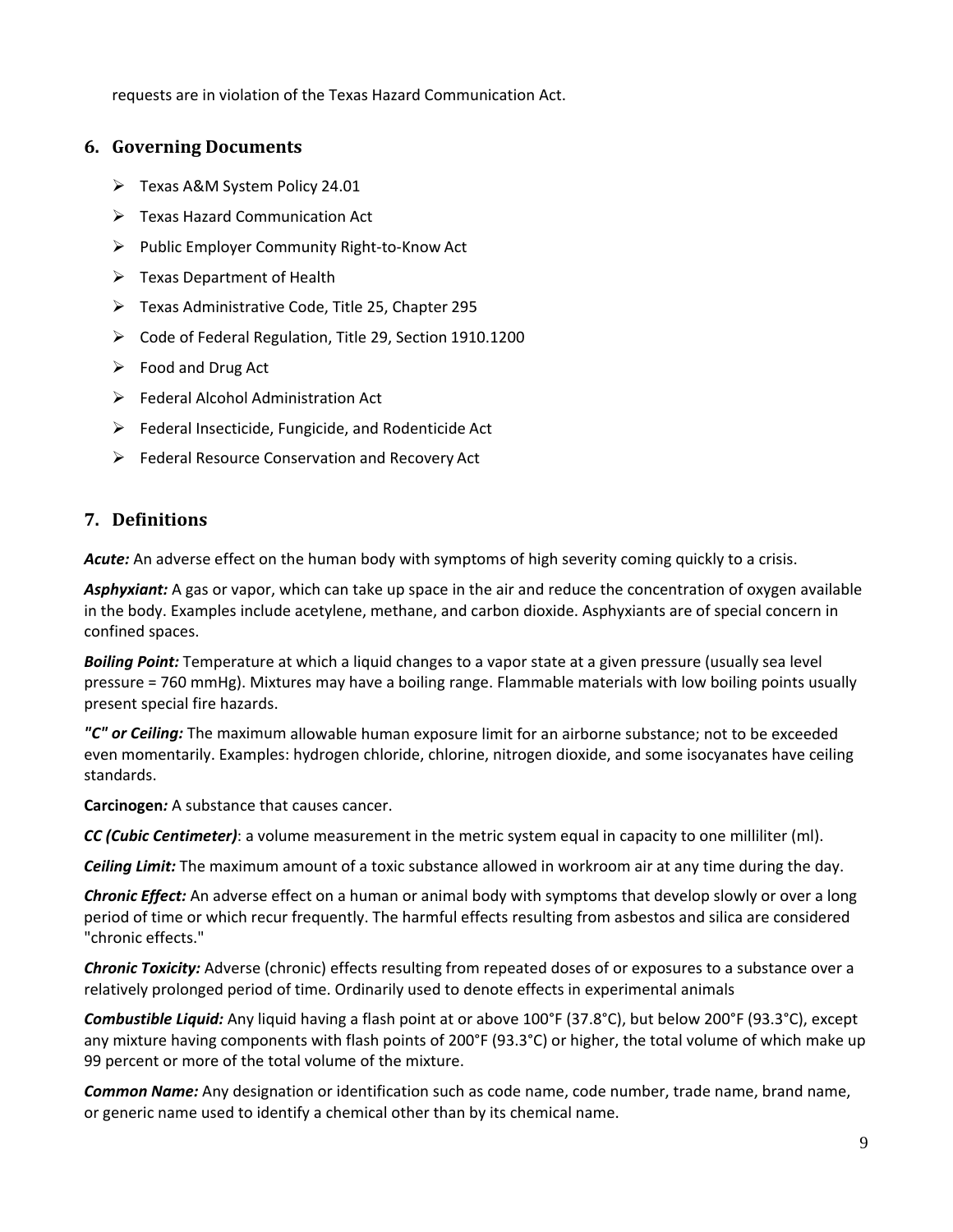*Corrosive:* A liquid or solid that causes visible destruction in skin tissue at the site of contact.

*Cutaneous Hazard:* Chemicals that affect the dermal (skin) layer of the body. Signs and symptoms are defatting of the skin, rashes, and irritation.

*Decomposition:* Breakdown of a material or substance (by heat, chemical reaction, electrolysis, decay, or other processes) into simpler compounds.

*Decomposition Products:* Describes the hazardous materials produced during heated operations.

**Density:** The mass of a substance per unit volume. The density of a substance is usually compared to water, which has a density of 1. Substances which float on water have densities less than 1; substances which sink have densities greater than 1.

*Department:* For purposes of this program, a department is any WTAMU recognized department. Departments are engaged in official university business and are typically under the direct management of an Executive Director, Dean, Vice President, Department Head, Chief, Coach, or Director.

*Dermal:* Used on or applied to the skin.

*Dermal Toxicity:* Adverse effects resulting from skin exposure to a substance. Ordinarily said to denote effects in experimental animals.

*Dermatitis:* Inflammation of the skin.

*EPA:* Environmental Protection Agency.

*AR‐EHS:* Academic and Research Environmental Health and Safety.

*Evaporation Rate:* The rate at which a product will vaporize when compared to the rate of vaporization of a known material (usually Butyl Acetate with rate designated as 1.0). Evaporation rate can be useful in evaluation of health and fire hazards of a material. Rates are classified as fast (greater than 3.0), medium (0.8 to 3.0), and slow (less than 0.9). Evaporation rate of water is 0.3.

*Explosive:* A chemical that causes a sudden, almost instantaneous release of pressure, gas, and heat when subjected to sudden shock, pressure, or high temperature.

*Explosive Limits:* The lowest concentration of a combustible or flammable gas or vapor in air that will produce a flash of fire. Mixtures below this concentration are too "lean" to burn.

*Exposure:* A person's contact with a hazardous chemical in the course of employment through any route of entry (such as inhalation, ingestion, skin contact, or absorption, etc.).

**Extinguishing Media:** Specifies the fire-fighting agents that should be used to extinguish fires.

*FL‐EHS:* Fire and Life Environmental Health and Safety.

*Flammable:* Flammable limits describe the range of concentrations of a flammable gas or vapor in air that will produce a flash of fire in the presence of an ignition source. A "flammable liquid" is a solution with a flash point below 100°F (37.8°C).

*Flash Point:* The temperature at which a liquid will give off enough flammable vapor to ignite. The lower the flash point, the more dangerous the product. A "flammable liquid" is a solution with a flash point below 100°F (37.8°C). Flash point values are most important when dealing with hydrocarbon solvents. The flash point of a material may vary depending on the method used, so the test method is indicated when the flash point is given.

*Foreseeable Emergency:* Any potential occurrence, such as, but not limited to, equipment failure, rupture of containers, or failure of control equipment which could result in an uncontrolled release of hazardous chemical(s) into the workplace.

*Hazardous Chemical:* An element, compound, or mixture of compounds or elements that is a physical hazard or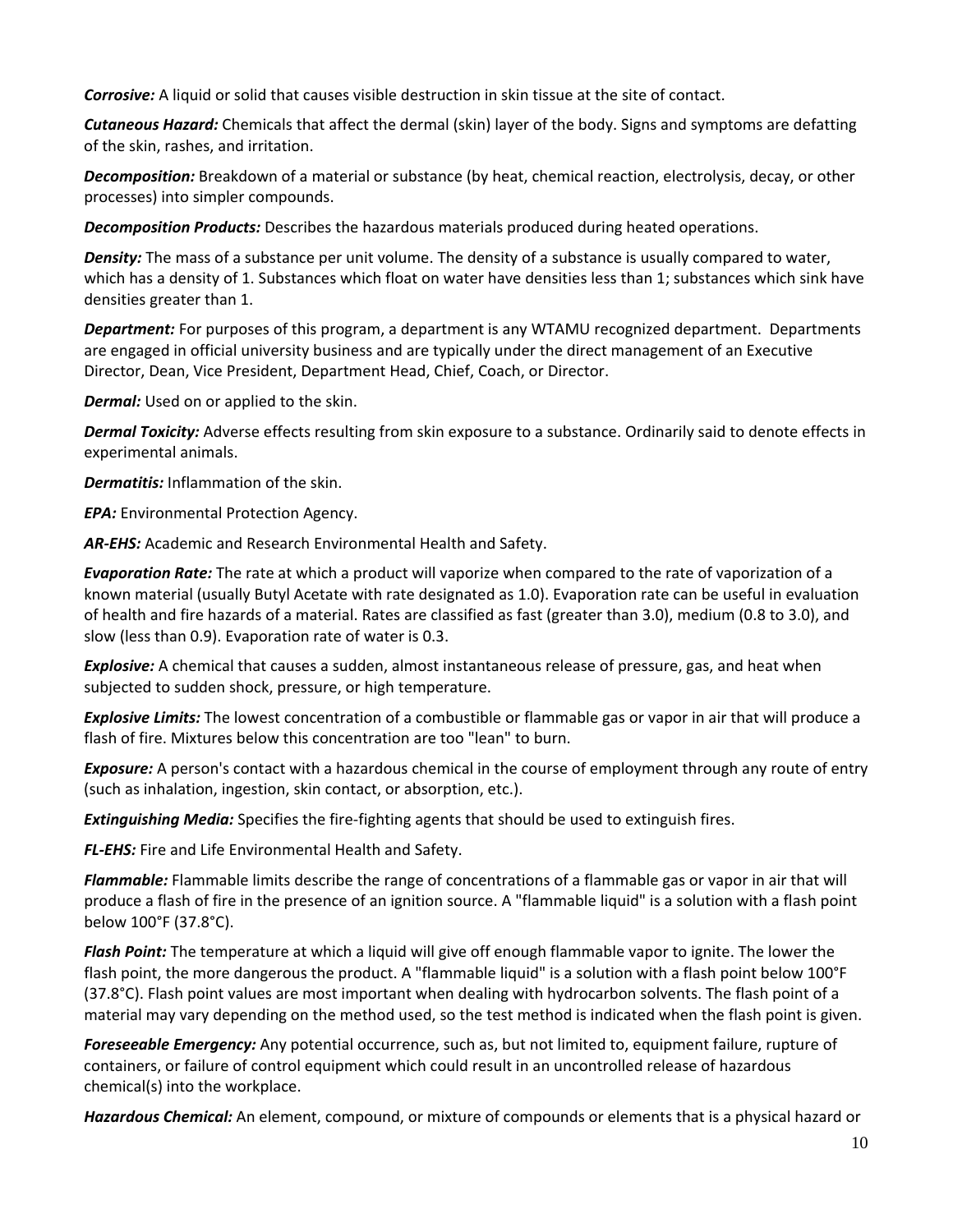a health hazard. The Hazardous Communication Standard covers chemicals in all physical forms ‐ liquids, solids, gases, vapors, fumes, and mists ‐ whether they are "contained" or not. The hazardous nature of the chemical and the potential for exposure are the factors determining whether a chemical is covered. If it is hazardous and there is potential for exposure, then the rule applies. Examples of hazardous chemicals include floor cleaners, fuels, welding rods (toxic fumes), paints, adhesives (poisons), laboratory grade chemicals and compounds, compressed gases, and concentrated acids.

*Hazard Ratings:* Material ratings of one to four that indicate the severity of hazard with respect to health, flammability, and reactivity.

*Hazard Warning:* Any words, picture, symbols, or combination thereof appearing on a label or other appropriate form of warning which conveys the hazards of the chemical(s) in the container(s).

*Health Hazard:* A chemical for which there is statistically significant evidence based on at least one study conducted in accordance with established scientific principles that acute or chronic health effects may occur in exposed employees. The term "health hazard" includes chemicals which are carcinogens, toxic or highly toxic agents, reproductive toxins, irritants, corrosives, sensitizers, hepatoxins, nephrotoxins, and neurotoxins; agents which act on the hematopoietic system; and agents which damage the lungs, skin, eyes, or mucous membranes.

*Hepatotoxins*: Chemicals that produce liver damage.

*HRI (NFPA's Hazard Rating Index)*: Chemical properties in flammability, health risk, and reactivity are rated on a scale of 0 to 4.

*HVAC:* Heating, ventilation, and air conditioning.

**Ignitible:** Capable of being set on fire.

*Incompatible:* Materials that could cause dangerous reactions from direct contact with one another. These types of chemicals should never be stored together.

*Ingestion:* The taking in of a substance through the mouth.

*Inhalation:* The breathing in of a substance in the form of a gas, vapor, fume, mist, or dust.

*Irritant:* A substance that, by contact in sufficient concentration for a sufficient period of time, willcause an inflammatory response or reaction of the eye, skin, or respiratory system. The contact may be a single exposure or multiple exposures.

*Lethal Concentration (LC):* A concentration of a substance being tested that will kill a test animal.

*Lethal Concentration 50 (LC50):* The concentration of a material in air which on the basis of laboratory tests is expected to kill 50 percent of a group of test animals when administered as a single exposure (usually 1 to 4 hours).

*Lethal Dose (LD):* A concentration of a substance being tested that will kill a test animal.

*Lethal Dose 50 (LD50):* A single dose of chemical that, on the basis of laboratory tests, is expected to kill 50 percent of a group of test animals. The LD50 dose is usually expressed as milligrams or grams of chemical per kilogram of animal body weight (mg/kg or g/kg).

*Melting Point:* The temperature at which a solid substance changes to a liquid state. For mixtures, the melting range may be given.

*Mixture:* Any combination of two or more chemicals, if the combination is not in whole or in part the result of a chemical reaction.

*Mutagen:* Any substance able to induce mutations in DNA and living cells.

*Narcosis:* Stupor or unconsciousness produced by a chemical.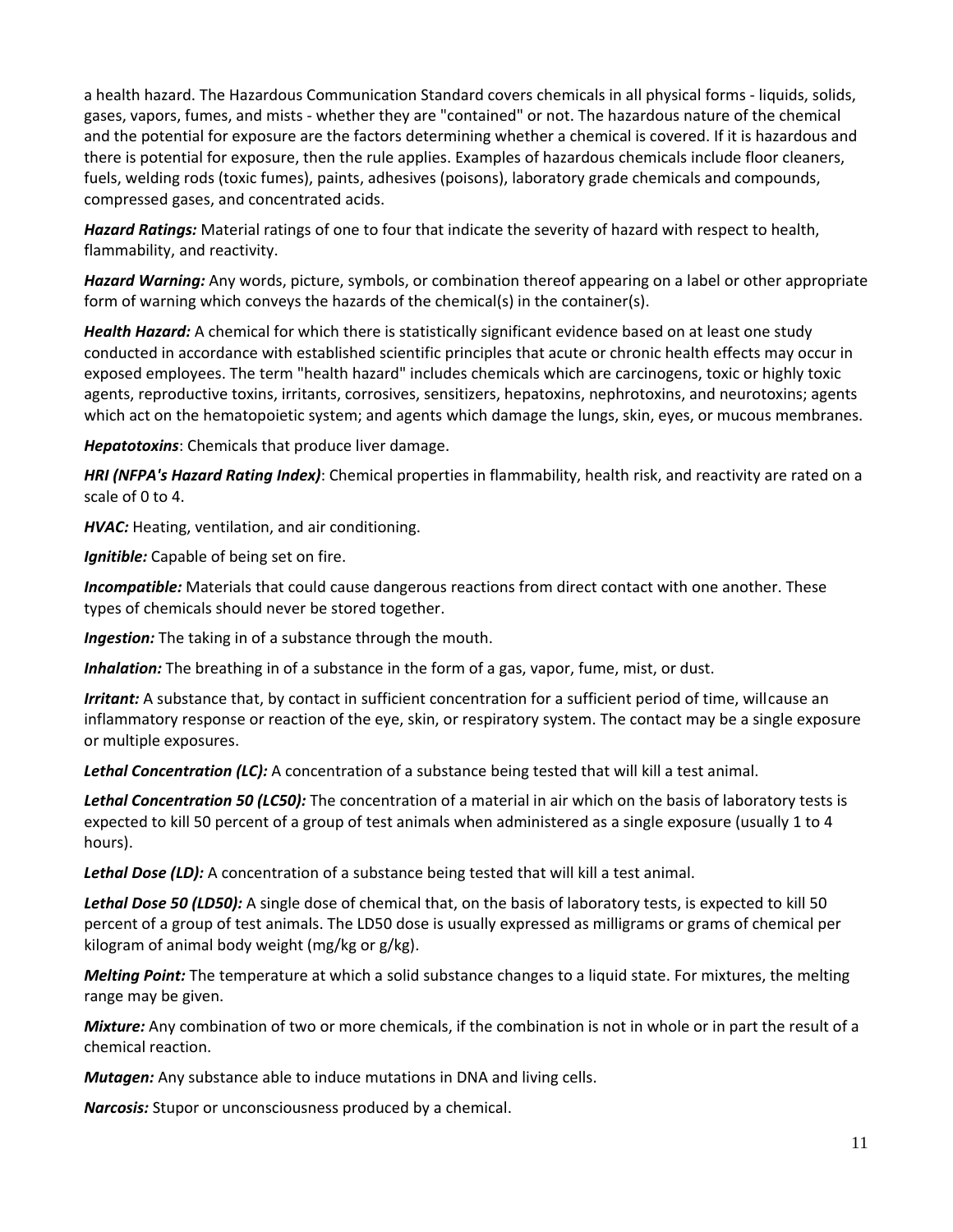*Nephrotoxins:* Chemicals that produce kidney damage.

*Neurotoxins:* Chemicals that produce their primary toxic effects on the nervous system.

*NFPA:* National Fire Protection Agency.

*Occupational Exposure Limits:* Maximum allowable concentrations of toxic substances in workroom air to protect workers who are exposed to toxic substances over a working lifetime.

*Oral Toxicity:* Adverse effects resulting from taking a substance into the body via the mouth. Ordinarily used to denote effects in experimental animals.

*Oxidizer:* A chemical other than a blasting agent or explosive that initiates or promotes combustion in other materials, thereby causing fire either of itself or through the release of oxygen or other gases.

*Permissible Exposure Limits (PEL's):* OSHA's legal exposure limits.

*pH*: A number that describes the acidity or alkalinity of an aqueous solution.

*Physical Hazard:* A chemical for which there is scientifically valid evidence that it is a combustible liquid, a compressed gas, explosive, flammable, an organic peroxide, an oxidizer, pyrophoric, unstable (reactive), or water‐reactive.

*Polymerization:* A chemical reaction in which one or more molecules combine to form larger molecules at a rate which releases large amounts of energy. If hazardous polymerization can occur with a given material, the SDS will list conditions which could start the reaction; and since the material in most cases contains a polymerization inhibitor, it is usually used up and no longer capable of preventing a reaction.

*PPM (Parts Per Million):* Parts of vapor or gas per million parts of contaminated air by volume.

*PPB (Parts Per Billion):* Parts of vapor or gas per billion parts of contaminated air by volume.

**PPE:** Personal Protective Equipment.

*Reactivity:* A description of the tendency of a substance to undergo chemical reaction with the release of energy. Undesirable effects, such as pressure build-up; temperature increase; or the formation of noxious, toxic, or corrosive byproducts, may occur because of the reactivity of a substance by heating, burning, direct contact with other materials, or other conditions in use or in storage.

*Sensitizer:* A substance which on first exposure causes little or no reaction but which on repeated exposure may cause a marked response, not necessarily limited to the contact site. Skin sensitization is the most common form of sensitization in the industrial setting, although respiratory sensitization to a few chemicals is also known to occur.

*Shipping Information:* The appropriate name(s), hazard class(es), and identification number(s) as determined by the United States Department of Transportation, International Regulations, and the International Civil Aviation Organization.

*Solubility:* The extent to which a substance mixes with a liquid to produce a solution.

*Solvent:* Usually a liquid in which other substances are dissolved. The most common solvent is water.

*Specific Gravity:* The ratio of the weight of a given volume of any substance to the weight of an equal volume of water.

*Stability:* An expression of the ability of a material to remain unchanged under expected and reasonable conditions of storage and use.

*STEL:* Short‐Term Exposure Limit

*Supervisor:* Any faculty or non‐faculty employee who directly supervises at least one WTAMU employee, or who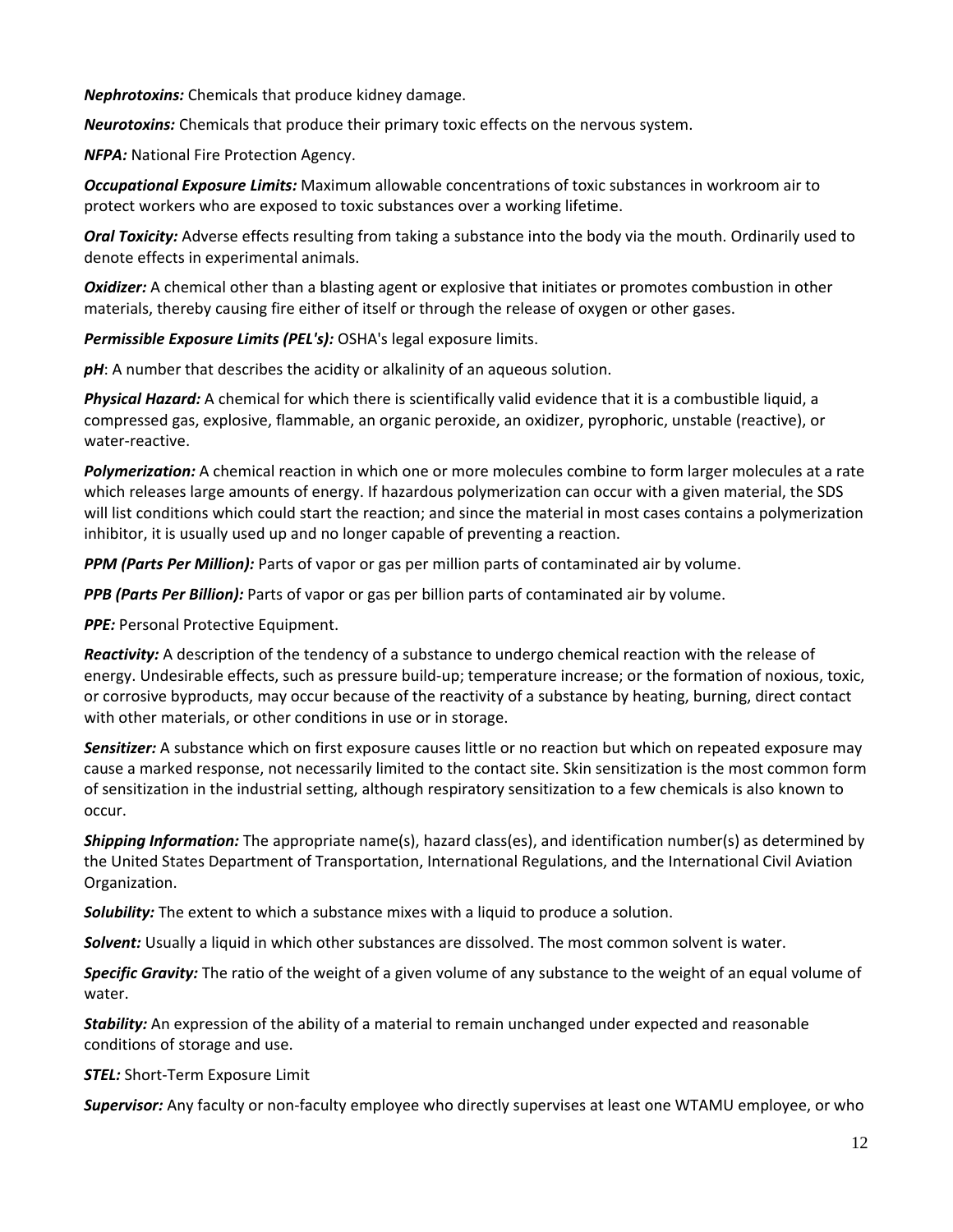provides instruction to or advises at least one student, or who manages a specific work area (examples include laboratory Principal Investigator [PI], laboratory responsible person, laboratory instructors, employees with supervisory roles as indicated in the job description).

*Teratogen:* Any substance that causes growth abnormalities in embryos, genetic modifications in cells, etc.

*Threshold Limit Values (TLV's):* Expresses the airborne concentration of a material to which nearly all persons can be exposed day after day without adverse effects. TLV's are expressed in three ways:

- a) TLV-TWA: The allowable Time Weighted Average concentration for a normal 8-hour workday (40-hour work week).
- b) TLV-STEL: The Short-Term Exposure Limit or maximum concentration for a continuous 15- minute exposure period (maximum of four such periods per day, with at least 60 minutesbetween exposure periods) and provided the TLV‐TWA is not exceeded.
- c) TLV-C: The Ceiling Exposure Limit is the concentration that should never be exceeded, even instantaneously.

*Toxicity:* The sum of adverse effects resulting from exposure to a material, generally by the mouth, skin, or respiratory tract.

*TWA (Time Weighted Average Exposure)*: The airborne concentration of a material to which a person is exposed, averaged the total exposure time; generally the total workday (8 to 12 hours).

*Vapor Density:* The density of a material's vapor, compared to the density of the air. If a vapor density is greater than one, it is denser than air, and it will drop to the floor or the lowest point available. If the density is less than one, it is lighter than air and will float upwards like helium.

*Vapor Pressure:* The pressure exerted at a given temperature of a vapor in equilibrium with its liquid or solid. The higher the vapor pressure, the more easily a liquid will evaporate. Liquid materials that evaporate easily are termed volatile, and this means that air concentrations can build up quickly when working with the material in liquid form. Materials with high vapor pressures may be particularly hazardous if you are working in enclosed or confined areas, or if the air circulation is poor. Note: Materials with lower vapor pressure still may pose an inhalation hazard.

*Water Reactive:* A chemical that reacts with water to release a gas that is either flammable or presents a health hazard.

# **8. Training**

All university employees are required to complete HazCom training. The training is available on TrainTraq. The training addresses chemical hazards, routes of exposure, SDS, labels, exposure types, as well as other required topics. WTAMU follows the Texas A&M University System Policy 33.05.02 Required Employee Training.

Staff and faculty whose required training is delinquent more than 90 days will have their internet access terminated until all trainings are completed. Only Blackboard and Single Sign‐on will be accessible. Internet access will be restored once training has been completed.

Student workers whose required training is delinquent more than 90 days should have their employment terminated.

#### 8.1 Faculty and Staff Training Overview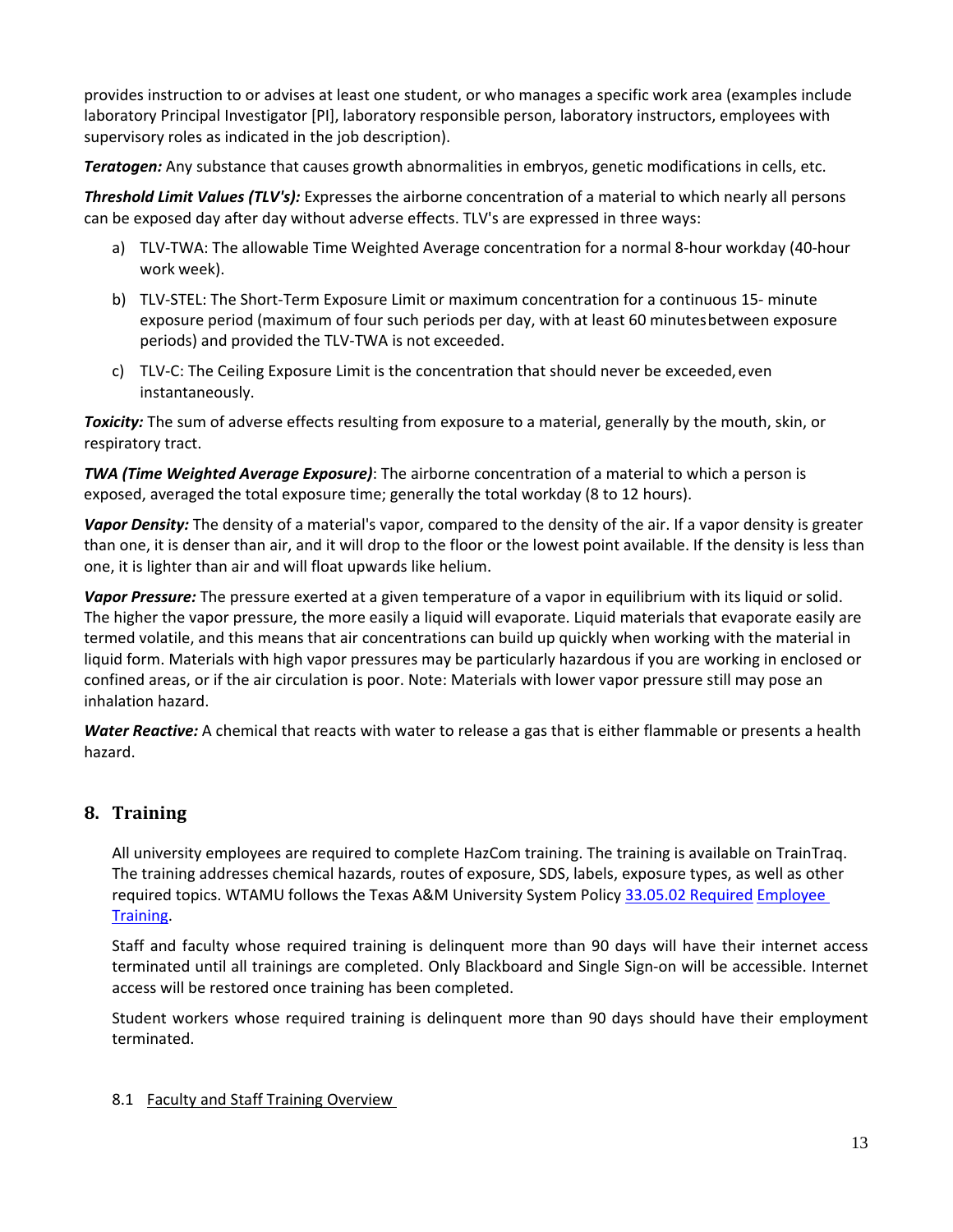Objective:

 $\triangleright$  Employees associated with a research or teaching laboratory and employees engaged in fieldwork must understand the importance of hazard communication.

# **8.1.1 What is a Hazardous Chemical?**

Objective:

 $\triangleright$  Be able to identify and define hazardous chemicals.

WTAMU considers any chemical that presents a physical hazard or has a health warning or caution on the label or SDS to be a hazardous chemical. Any chemical that a reasonable individual believes has the potential to cause harm or injury shall be considered to be a hazardous chemical and will be used and controlled as such.

# **8.1.2 Labeling**

Objectives:

- $\triangleright$  Be able to transfer information from the manufacturer's label or Safety Data Sheet onto another container;
- $\triangleright$  Be able to transfer information from a container label onto a temporary container for classroom use;
- $\triangleright$  Be familiar with and able to use the WTAMU Hazardous Materials Labeling Procedure 24.01.01.W1.03AR;
	- NFPA Hazard Rating Index
	- Hazardous Materials Label per WTAMU 24.01.01.W1.03AR Hazardous Materials Labeling Procedure:

The following is the recommended information for labeling hazardous chemicals:

- (a) Name ‐ As it appears on the SDS. (No abbreviations or chemical formulas.)
- (b) Health ‐ In the blue section of the label; numerically, 0 to 4.
- (c) Flammability ‐ In the red section of the label; numerically, 0 to 4.
- (d) Reactivity ‐ In the yellow section of the label; numerically, 0 to4.
- (e) Special Information ‐ Additional codes to cover other possible hazards of the material.
- (f) Compatibility Code ‐ An alphabetical character code (A through F) that identifies the storage compatibility class of the substance. See appendix B. (Applies to storage of unused or partial lots of a given substance and not to waste handling procedures.)

The manufacturer's label **should include** all the important information: the identity, address and possibly the phone number of the manufacturer, the chemical's trade name, appropriate hazard warnings, and possible first aid procedures for an accident.

#### **The best container for storing a chemical is the one that it was shipped in.**

If transfer a substance or a chemical to another container is needed, then label the new container as required by WTAMU Hazardous Materials Labeling Procedure 24.01.01.W1.03AR. The information to be copied is:

- (a) Name ‐ As it appears on the SDS. (No abbreviations or chemical formulas.)
- (b) Health ‐ In the blue section of the label; numerically, 0 to4.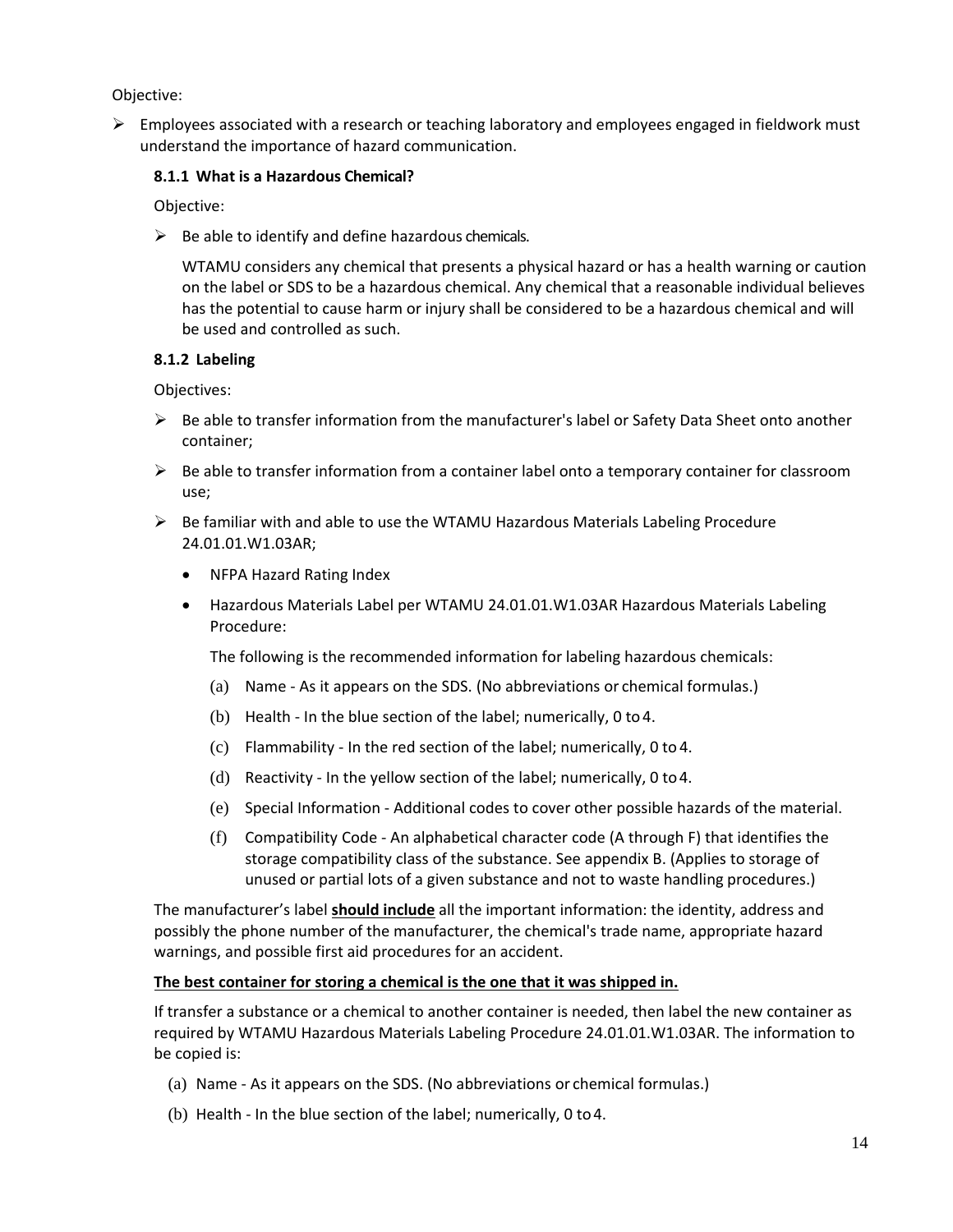- (c) Flammability ‐ In the red section of the label; numerically, 0 to 4.
- (d) Reactivity In the yellow section of the label; numerically, 0 to 4.
- (e) Special Information ‐ Additional codes to cover other possible hazards of the material.
- (f) Compatibility Code ‐ An alphabetical character code (A through F) that identifies the storage compatibility class of the substance. See appendix B. (Applies to storage of unused or partial lots of a given substance and not to waste handling procedures.)

# **The minimal information for a label must include the chemical name as indicated on the SDS, and any associated hazard warnings.**

For classroom or laboratory instruction, label temporary containers used for the day. This will prevent an accidental mix‐up or mistaken identity accident and it will help students understand and visualize the demonstration better. For this type of labeling, a sharpie marker or masking tape with chemical identification will serve the purpose.

# **REMEMBER: If there is any uncertainty of the identity of a chemical, then the chemcial must be treated as an unknown.**

Replace damaged or unreadable labels as soon as possible. For situations where chemical is stored in an unmarked container and the identity of the chemical is not readily identifiable, contact AR‐EHS for guidance.

# **8.1.3 Safety Data Sheets (SDS), formally known as Material Safety Data Sheets (MSDS)**

Objectives:

- $\triangleright$  Be able to correctly identify particular hazards of a chemical using a SDS;
- $\triangleright$  Be able to communicate those chemicals hazards to students and employees; and
- $\triangleright$  Be able to communicate proper precautions in order to avoid accidents.

Chemical manufacturers, distributors, and importers are required to provide SDS to communicate the hazards of chemical products. As of June 1, 2015, all chemical SDS are consistently formatted as addressed in Section 5.2 of this HazCom program.

#### **8.1.4 Personal Protective Equipment**

Objectives:

- $\triangleright$  Be able to use a chemical SDS to assist in the selection of PPE:
	- Eye and face protection
	- Skin protection
	- Respiratory protection

Consult AR‐EHS for assistance in PPE selection.

#### **Eye Protection**

Chemical splash goggles, face shields, and impact resistant glasses are the primary PPE options available for eye protection. Review the SDS or contact AR‐EHS for assistance.

#### **Skin Protection**

Gloves, aprons, chemical splash suits, and vapor protective garments are the primary PPE options available for skin protection. Review the SDS or contact AR‐EHS for assistance.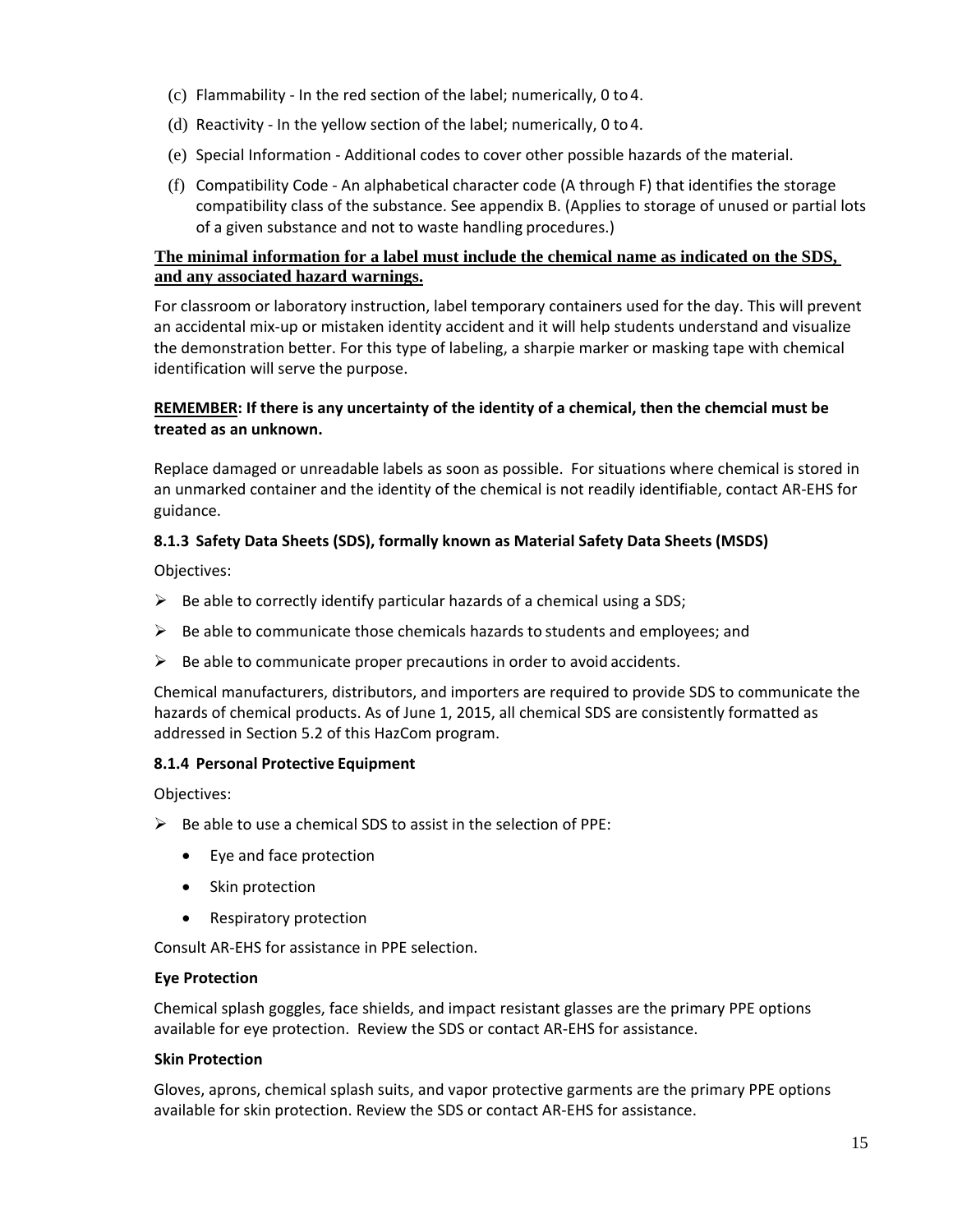# **Respiratory Protection**

Contact AR‐EHS for assistance regarding the selection, training, authorization, and use of respiratory protection.

# **8.1.5 Storage of Hazardous Materials**

Objectives:

- $\triangleright$  Be able to use a SDS to determine the incompatibility between two chemicals;
- $\triangleright$  Be able to use a SDS to determine storage procedures for a chemical;

# **8.1.6 Reduction of Hazardous Materials**

Objective:

 $\triangleright$  Be able to reduce use of hazardous materials though substitution, elimination, and use of microscale techniques.

Many of the hazardous chemicals and techniques traditionally used in the workplace have equally effective, less hazardous options. It is recommended that chemical users explore less hazardous options for their work.

When possible, WTAMU recommends use of micro-scale experiments to reduce overall chemical quantities and allow better chemical management.

#### **8.1.7 Hazardous Wastes**

Objectives:

- $\triangleright$  Understand what disposal of hazardous waste means;
- $\triangleright$  State the correct measures in disposing of hazardous waste created in classrooms or labs;
- $\triangleright$  Spill response and follow up actions; and
- $\triangleright$  Proper waste disposal.

**NOTE:** *Disposing of hazardous waste does not mean dumping the waste down the drain or throwing the waste back into the original container.*

**NOTE:** *Waste needs to be contained in a dedicated container labeled with the contents of the waste material. Every available effort must be made to include all chemicals that contribute to the waste.*

#### **DO NOT MIX DIFFERENT TYPES OF CHEMICAL WASTE. EACH NEW** *WASTE NEEDS A NEW CONTAINER*.

Refer to the SDS of the chemical(s) in question to determine compatibilities.

Refer to the WTAMU Drain Disposal Procedure 24.01.01.W1.06AR for information on what can and cannot be washed down drains.

#### **Contact AR‐EHS immediately for pick‐up of any unwanted chemical or waste material.**

#### **8.1.8 Faculty and Staff Retraining**

Employees are required to complete the WTAMU HazCom Training upon hire with refresher training not to exceed three years.

#### **8.1.9 Faculty and Staff Training Records Retention**

No official state records may be destroyed without permission from the Texas State Library as outlined in Texas Government Code, Section 441.187 and 13 Texas Administrative Code, Title 13, Part 1,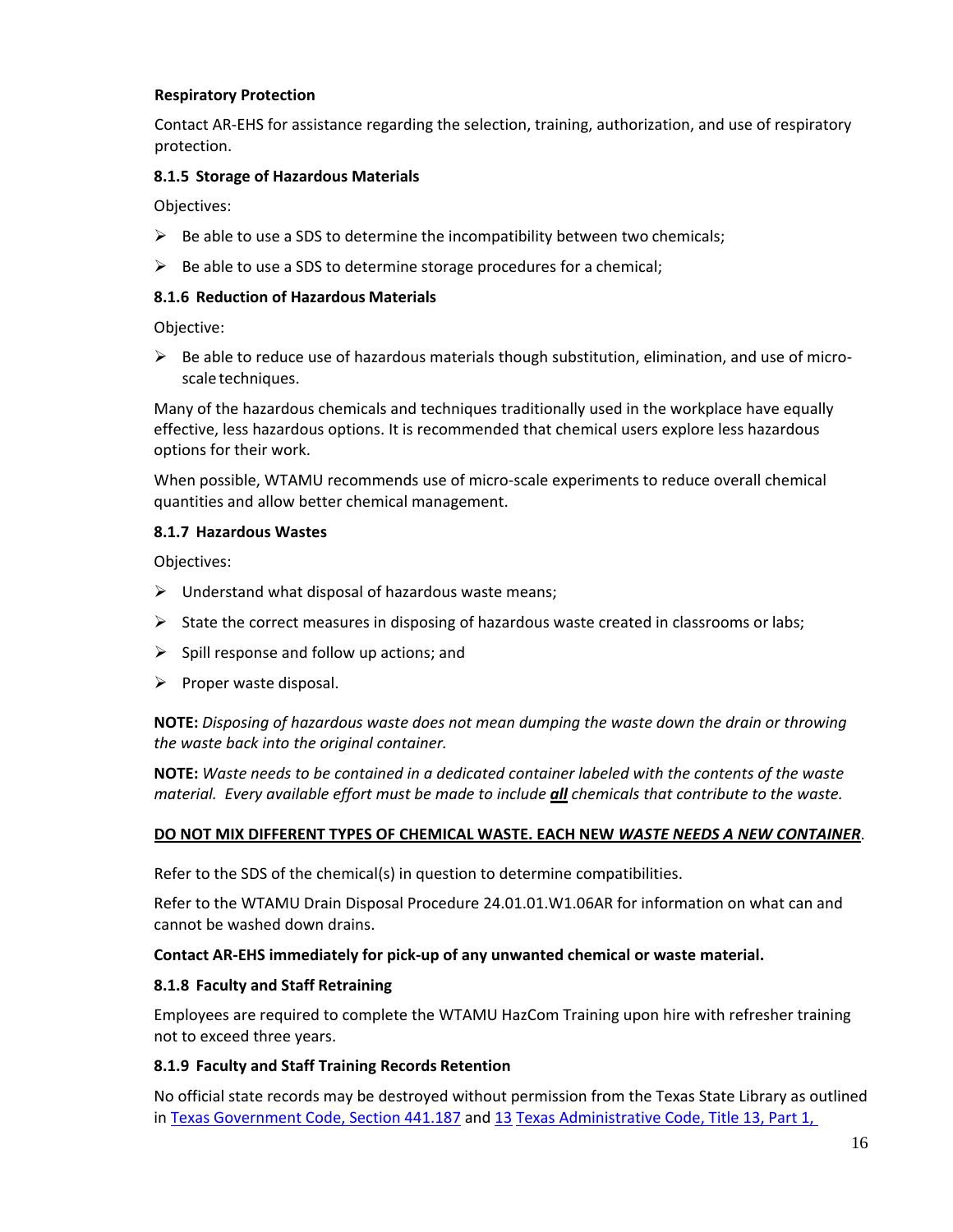Chapter 6, Subchapter A, Rule 6.7. The Texas State Library certifies Agency retention schedules as a means of granting permission to destroy official state records.

West Texas A&M University Records Retention Schedule is certified by the Texas State Library and Archives Commission. West Texas A&M University Environmental Health and Safety will follow Texas A&M University Records Retention Schedule as stated in the Standard Operating Procedure 61.99.01.W0.01 Records Management. All official state records (paper, microform, electronic, or any other media) must be retained for the minimum period designated.

# 8.2 Student Training

Working with the academic departments, AR‐EHS has compiled a list of WTAMU courses, laboratories, studios, and other student activities in which the students could be exposed to hazardous chemicals. To participate in the course and associated laboratory, or in‐class activities, the student is required to complete online "Student Laboratory Safety Training" that is assigned to the student on WT Class upon registration of a course, laboratory, studio, or other student activity. Upon registration of a course, laboratory, studio, or other student activity, the student agrees to complete the assigned training by no later than the  $12<sup>th</sup>$  class day and the student acknowledges that access to laboratory, shop, or studio facilities will not be allowed after the 18<sup>th</sup> class day if the training has not been completed.

**NOTE:** *Due to the compressed summer course schedules the requirement is to complete the required training* by the  $5<sup>th</sup>$  class day and students not completing the training will not be allowed to participate in the *laboratory or course activities after the 10th class day.*

NOTE: The PI or Instructor of Record or lab manager can impose a deadline before the stated deadlines, per class, as needed. It is the responsibility of the PI or Instructor of Record to make certain that all students have *completed the "Student Laboratory Safety Training".*

AR‐EHS supports the student laboratory training process through the verification process described below:

Student completion is verified on the  $1<sup>st</sup>$  class day of the semester, and a list of students with outstanding training are compiled and sent to the PI or instructor of record each class day by AR-EHS. On the 5<sup>th</sup> class day, the instructor and associated department head are contacted by AR‐EHS to determine the reason for student's outstanding status (i.e. dropped class, not attending class, has not taken test). At this time (5th class day), AR‐EHS provides a list of students with outstanding training to Advising Services in order to reach students through the early alert program. On the 13th class day AR‐EHS will notify the associated Dean of any remaining students with outstanding training. On the 24th day, a final report of students with outstanding training is provided to the Provost's Office for final action as determined by the Provost or Associate Provost. Records of student laboratory safety training are maintained for two years.

There is no OSHA law governing hazard communication for students; however, it is the intention of this program to give students the extra protection and extra education needed to compete in the workforce after graduation. Every student graduating from WTAMU must have a safe, working knowledge of the chemicals used in their fields of study and a good understanding of their rights in the workplace. An overview of topics covered in the training are as follows:

# **8.2.1 Student Responsibilities**

Objective:

 $\triangleright$  To ensure that students can correctly state the purpose of the hazard communication program and state their role in the program.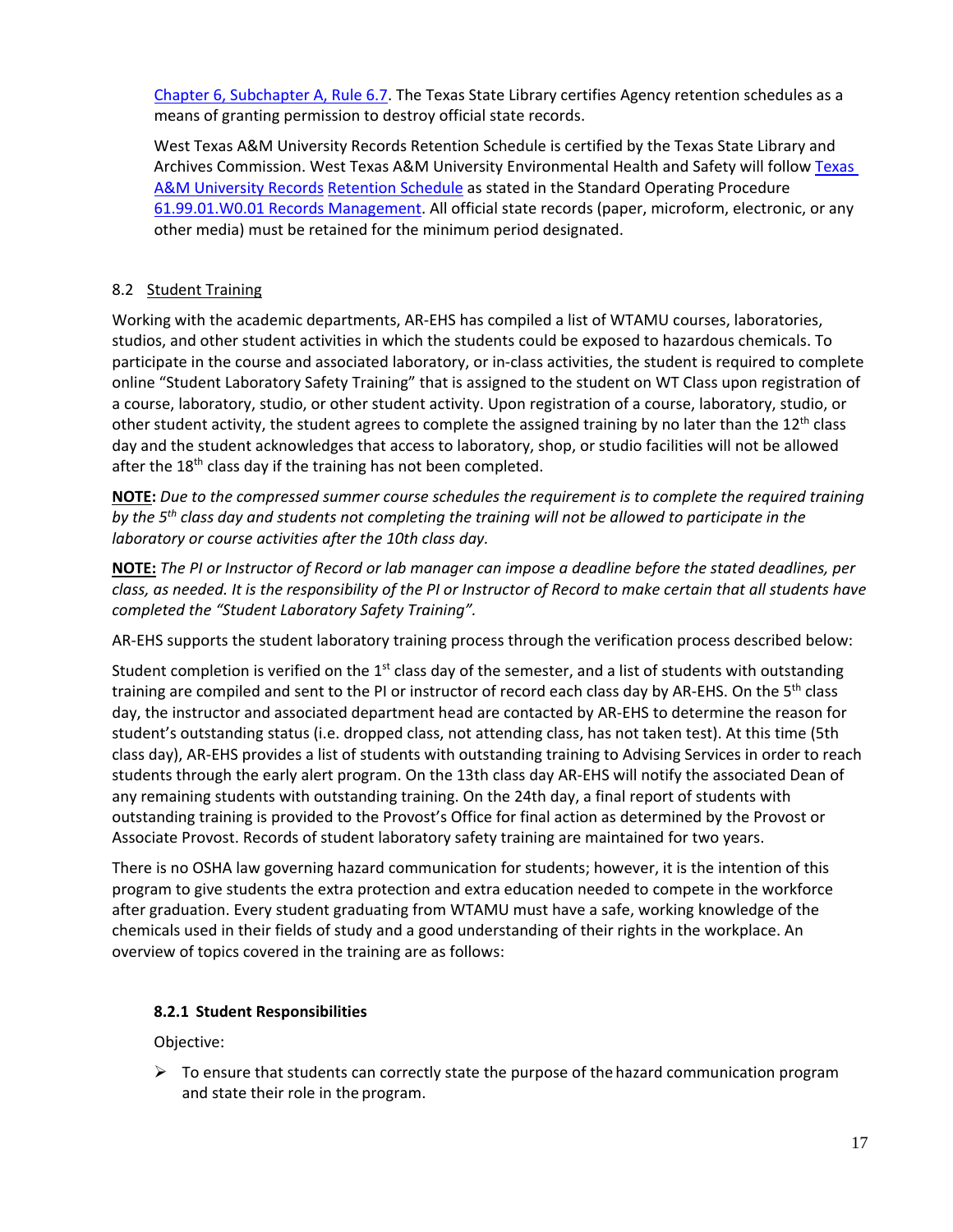The student has one major responsibility at college; that is to learn. Students must learn what chemicals to use in certain processes, how to safely handle those chemicals, and what steps to take in case of a spill.

# **8.2.2 Hazardous Materials That Will Be Used in the Classroom**

Objective:

- $\triangleright$  To make the student aware that hazardous materials will be used during the course of the semester. Students should take the time to read the SDS(s) before using the chemicals.
- $\triangleright$  Safety Data Sheets and the WTAMU Hazardous Material Labeling Procedures:
	- To be able to read and understand SDS and labels as forms of hazard communication;
	- To know SDS locations in classrooms or laboratories;
	- To understand the components of the SDS;
	- Safe handling of chemicals;
- ▶ Use of Personal Protective Equipment;
	- To teach students the different types of PPE;
	- To teach students how to determine what type of PPE is required by using a SDS;
	- To know various forms and levels of PPE; and
	- To focus on eye and skin protection.
- $\triangleright$  Proper Hazardous Waste Disposal
	- To teach students the correct way of disposing of hazardous waste at WTAMU.
		- Disposing of hazardous waste does not mean dumping the waste down the sink or throwing the waste back in the original container.
		- $\div$  Unwanted or spent chemicals should go into a specific container labeled with the contents of the unwanted chemicals. Do not mix different types of hazardous materials in the same container. Each type of unwanted material should go into a different container. If there are any questions, ask the instructor. Contact AREHS to pick up unwanted material and perform a determination as to the appropriate handling of such material. A material may no longer be needed in one area but may be usable somewhere else on campus. AR‐EHS will make ALL determinations of waste.

# 8.3 Specific Hazardous Substance Training

#### Objective:

 $\triangleright$  To identify and provide appropriate training and specific equipment for highly hazardous substances.

This section of the program deals with the specific training of the use of chemicals for a task that requires specialized training. Since there are many chemicals used for many different tasks, the faculty/staff should determine which chemicals are hazardous enough to warrant specific training. A rule of thumb for determination is if the chemical has instructions on the original container, like most cleaning agents and consumer goods, then you don't need specific training. If the chemical comes in a container without instructions on the label, then specific training may be needed.

 $\triangleright$  The faculty/staff should give a mini-training session that includes: